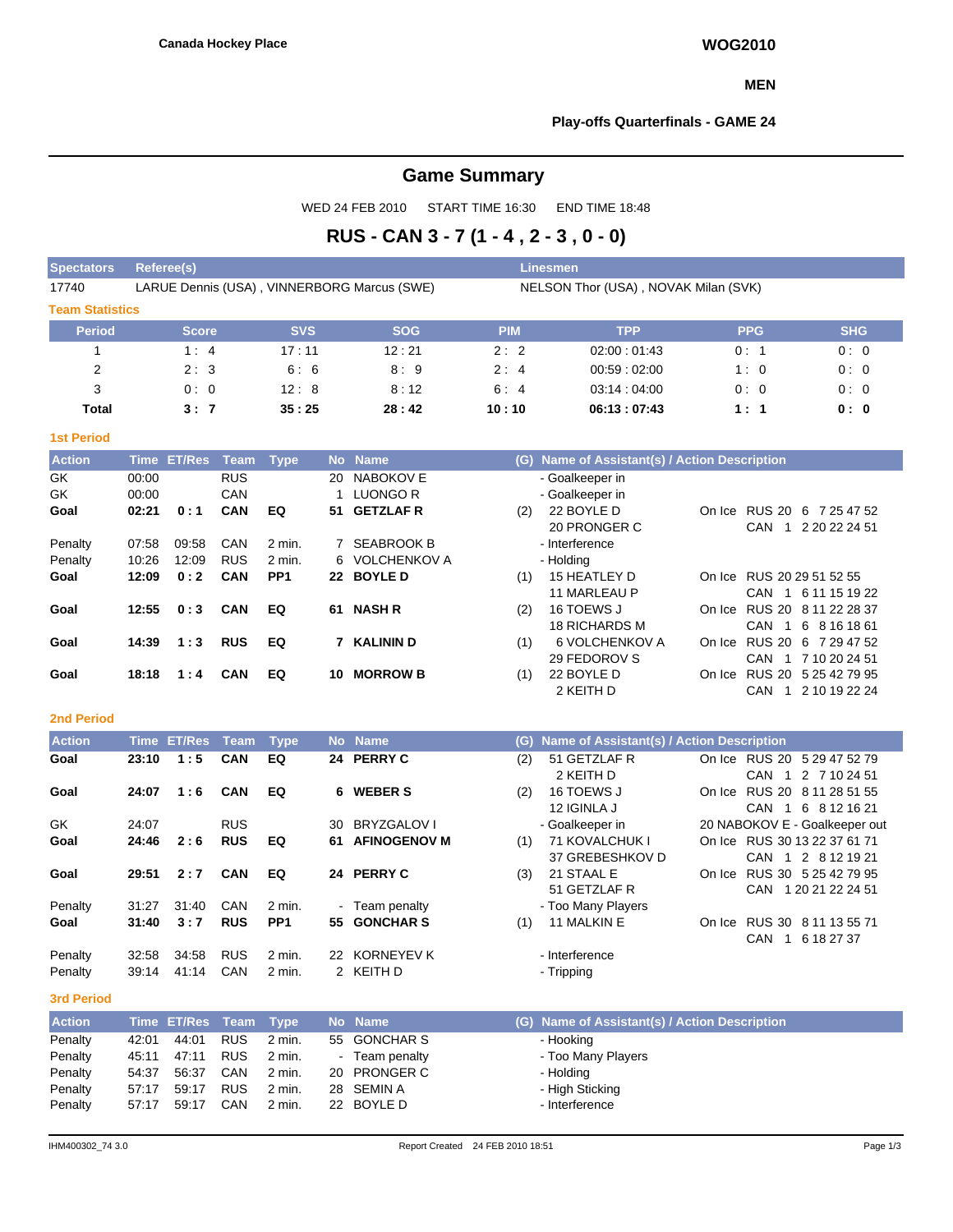# **MEN**

# **Play-offs Quarterfinals - GAME 24**

| <b>Action</b> | Time ET/Res Team Type No Name |            |  | (G) Name of Assistant(s) / Action Description |
|---------------|-------------------------------|------------|--|-----------------------------------------------|
| GK            | 60:00                         | <b>RUS</b> |  | 30 BRYZGALOV I - Goalkeeper out               |
| GK            | 60:00                         | CAN        |  | 1 LUONGO R - Goalkeeper out                   |

# **Goalkeeper Records**

**Team : RUS Team : CAN**

| No Name                 | <b>SOG</b> | $\sim$ SVS $\sim$ | MIP      | No Name                   | <b>SOG</b> | <b>SVS</b> | <b>MIP</b> |
|-------------------------|------------|-------------------|----------|---------------------------|------------|------------|------------|
| 30 BRYZGALOV IIya       | 19         |                   | 18 35:53 | 1 LUONGO Roberto          | 28         | 25         | 60:00      |
| 20 NABOKOV Evgeni       | 23         | 17                | 24:07    | 29 FLEURY Marc-Andre (EG) |            |            |            |
| 40 VARLAMOV Semyon (EG) |            |                   |          | 30 BRODEUR Martin         |            |            |            |

## **Game Statistics**

**Team : RUS (RED)**

|                 | and the contract of the contract of the contract of |             |          |                | <b>Shots on Goal</b> |                |                |             |      | Time on Ice |                |      |                         |            |            |  |
|-----------------|-----------------------------------------------------|-------------|----------|----------------|----------------------|----------------|----------------|-------------|------|-------------|----------------|------|-------------------------|------------|------------|--|
| No Pos Name     |                                                     | G           | A PIM    |                |                      | $\overline{2}$ |                | 3 OT TS +/- |      | и           | $\overline{2}$ | 3    | <b>TOT</b><br><b>OT</b> | <b>SHF</b> | <b>AVG</b> |  |
| 8F              | OVECHKIN Alexander +A                               | 0           | 0        | 0              |                      | 2              | 0              | 3           | $-2$ | 6:46        | 7:14           | 7:15 | 21:15                   | 23         | 0:55       |  |
| 11 F            | <b>MALKIN Evgeni</b>                                | 0           | 1        | 0              | 1                    | 0              | 2              | 3           | $-2$ | 6:17        | 6:17           | 6:40 | 19:14                   | 22         | 0:52       |  |
| 28 F            | <b>SEMIN Alexander</b>                              | 0           | 0        | 2              | 1                    | $\mathbf 0$    | 2              | 3           | $-2$ | 5:19        | 5:30           | 2:48 | 13:37                   | 16         | 0:51       |  |
| 51 D            | <b>TYUTIN Fedor</b>                                 | 0           | $\Omega$ | 0              | 0                    | 0              | $\Omega$       | 0           | -1   | 5:03        | 5:53           | 4:13 | 15:09                   | 19         | 0:47       |  |
| 55 D            | <b>GONCHAR Sergei</b>                               | 1           | 0        | 2              | 1                    | 1              | 0              | 2           | $-1$ | 7:00        | 6:47           | 6:31 | 20:18                   | 26         | 0:46       |  |
| 13F             | <b>DATSYUK Pavel</b>                                | 0           | 0        | 0              | 0                    | 0              | 0              | 0           | $+1$ | 7:30        | 6:37           | 6:03 | 20:10                   | 22         | 0:55       |  |
| 22 D            | <b>KORNEYEV Konstantin</b>                          | 0           | 0        | $\overline{2}$ | 0                    | 0              | $\Omega$       | 0           | 0    | 4:28        | 4:17           | 0:00 | 8:45                    | 12         | 0:43       |  |
| 37 D            | <b>GREBESHKOV Denis</b>                             | 0           | 1        | 0              | $\Omega$             | 1              | $\Omega$       | 1           | 0    | 5:07        | 4:19           | 4:47 | 14:13                   | 16         | 0:53       |  |
| 61 F            | AFINOGENOV Maxim                                    | 1           | 0        | 0              | 1                    | 1              | 1              | 3           | $+1$ | 5:41        | 5:12           | 4:03 | 14:56                   | 16         | 0:56       |  |
| 71 F            | KOVALCHUK IIya +A                                   | $\mathbf 0$ | 1        | 0              | $\overline{2}$       | 0              | $\overline{2}$ | 4           | $+1$ | 7:00        | 5:56           | 6:18 | 19:14                   | 22         | 0:52       |  |
| 5 D             | <b>NIKULIN IIya</b>                                 | 0           | 0        | 0              | 0                    | 0              | 0              | 0           | $-3$ | 5:29        | 4:28           | 1:13 | 11:10                   | 17         | 0:39       |  |
| 25 F            | <b>ZARIPOV Danis</b>                                | 0           | 0        | 0              | 1                    | 1              | $\Omega$       | 2           | $-3$ | 4:05        | 3:33           | 4:06 | 11:44                   | 17         | 0:41       |  |
| 42 F            | ZINOVYEV Sergei                                     | $\Omega$    | 0        | 0              | 1                    | $\Omega$       | $\Omega$       | 1           | $-2$ | 3:04        | 4:00           | 1:55 | 8:59                    | 15         | 0:35       |  |
| 79 <sub>D</sub> | <b>MARKOV Andrei</b>                                | 0           | 0        | 0              | 0                    | 0              | 0              | 0           | $-3$ | 4:59        | 4:55           | 5:58 | 15:52                   | 22         | 0:43       |  |
| 95 F            | MOROZOV Alexei +C                                   | $\Omega$    | 0        | 0              | 0                    | $\mathbf 0$    | 1              | 1           | $-2$ | 4:20        | 3:04           | 4:15 | 11:39                   | 21         | 0:33       |  |
| 6 D             | <b>VOLCHENKOV Anton</b>                             | 0           | 1        | 2              | 1                    | 0              | 0              | 1           | 0    | 3:23        | 4:27           | 7:13 | 15:03                   | 19         | 0:47       |  |
| 7 <sub>D</sub>  | <b>KALININ Dmitri</b>                               | 1           | 0        | 0              | 1                    | $\Omega$       | $\Omega$       | 1           | 0    | 3:28        | 3:43           | 7:07 | 14:18                   | 18         | 0:47       |  |
| 29 F            | FEDOROV Sergei                                      | 0           | 1        | 0              | 0                    | 0              | $\Omega$       | 0           | 0    | 3:33        | 4:26           | 3:14 | 11:13                   | 14         | 0:48       |  |
| 47 F            | RADULOV Alexander                                   | 0           | 0        | 0              | 0                    | 2              | 0              | 2           | $-1$ | 3:05        | 4:09           | 5:19 | 12:33                   | 15         | 0:50       |  |
| 52 F            | <b>KOZLOV Viktor</b>                                | 0           | 0        | 0              | 1                    | 0              | $\Omega$       | 1           | -1   | 3:24        | 2:57           | 5:02 | 11:23                   | 15         | 0:45       |  |
| 20 GK           | NABOKOV Evgeni                                      | 0           | 0        | 0              | $\Omega$             | $\Omega$       | 0              | 0           |      |             |                |      |                         |            |            |  |
| 30 GK           | <b>BRYZGALOV IIya</b>                               | 0           | 0        | 0              | 0                    | 0              | 0              | 0           |      |             |                |      |                         |            |            |  |
| 40 GK           | VARLAMOV Semyon                                     | 0           | 0        | 0              | 0                    | 0              | 0              | 0           |      |             |                |      |                         |            |            |  |
| <b>Total</b>    |                                                     | 3           | 5        | 8              | 12                   | 8              | 8              | 28          |      |             |                |      |                         |            |            |  |

# **Head Coach :** BYKOV Vyacheslav

| Team: CAN (WHT)      |          |                                              |                      |          |  |  |                          |   |                                                        |  |                                                                                                                   |       |    |                  |
|----------------------|----------|----------------------------------------------|----------------------|----------|--|--|--------------------------|---|--------------------------------------------------------|--|-------------------------------------------------------------------------------------------------------------------|-------|----|------------------|
|                      |          |                                              | <b>Shots on Goal</b> |          |  |  | Time on Ice              |   |                                                        |  |                                                                                                                   |       |    |                  |
| No Pos Name          |          |                                              |                      |          |  |  |                          |   |                                                        |  |                                                                                                                   |       |    |                  |
| <b>WEBER Shea</b>    |          | 0                                            |                      |          |  |  |                          |   |                                                        |  |                                                                                                                   | 18:46 |    | 33 0:34          |
| IGINLA Jarome +A     |          | $\Omega$                                     | -3                   |          |  |  |                          |   |                                                        |  |                                                                                                                   | 15:41 |    | 22 0:42          |
| STAAL Eric           |          | $\Omega$                                     | $\Omega$             |          |  |  |                          |   |                                                        |  |                                                                                                                   | 14:06 |    | 26 0:32          |
| NIEDERMAYER Scott +C | $\Omega$ | $\Omega$                                     | 2                    |          |  |  |                          |   |                                                        |  |                                                                                                                   | 22:03 | 34 | 0:38             |
| CROSBY Sidney +A     |          | $\Omega$                                     | -3                   | $\Omega$ |  |  |                          |   |                                                        |  |                                                                                                                   | 17:34 |    | 26 0:40          |
|                      |          | $0 \quad 1$<br>0 1<br>$\Omega$<br>$0\quad 0$ |                      |          |  |  | $0\quad 0$<br>$0\quad 0$ | 4 | G APIM 1 2 3 OT TS +/-<br>3 0<br>4 0<br>$\overline{0}$ |  | $-1$ $2$<br>$3 + 2$ 7:24 6:16 5:06<br>5.50 5.52 3.59<br>$0 +1$ 5:24 5:30 3:12<br>7:28 5:41 8:54<br>5:56 5:57 5:41 |       |    | 3 OT TOT SHF AVG |

Ė